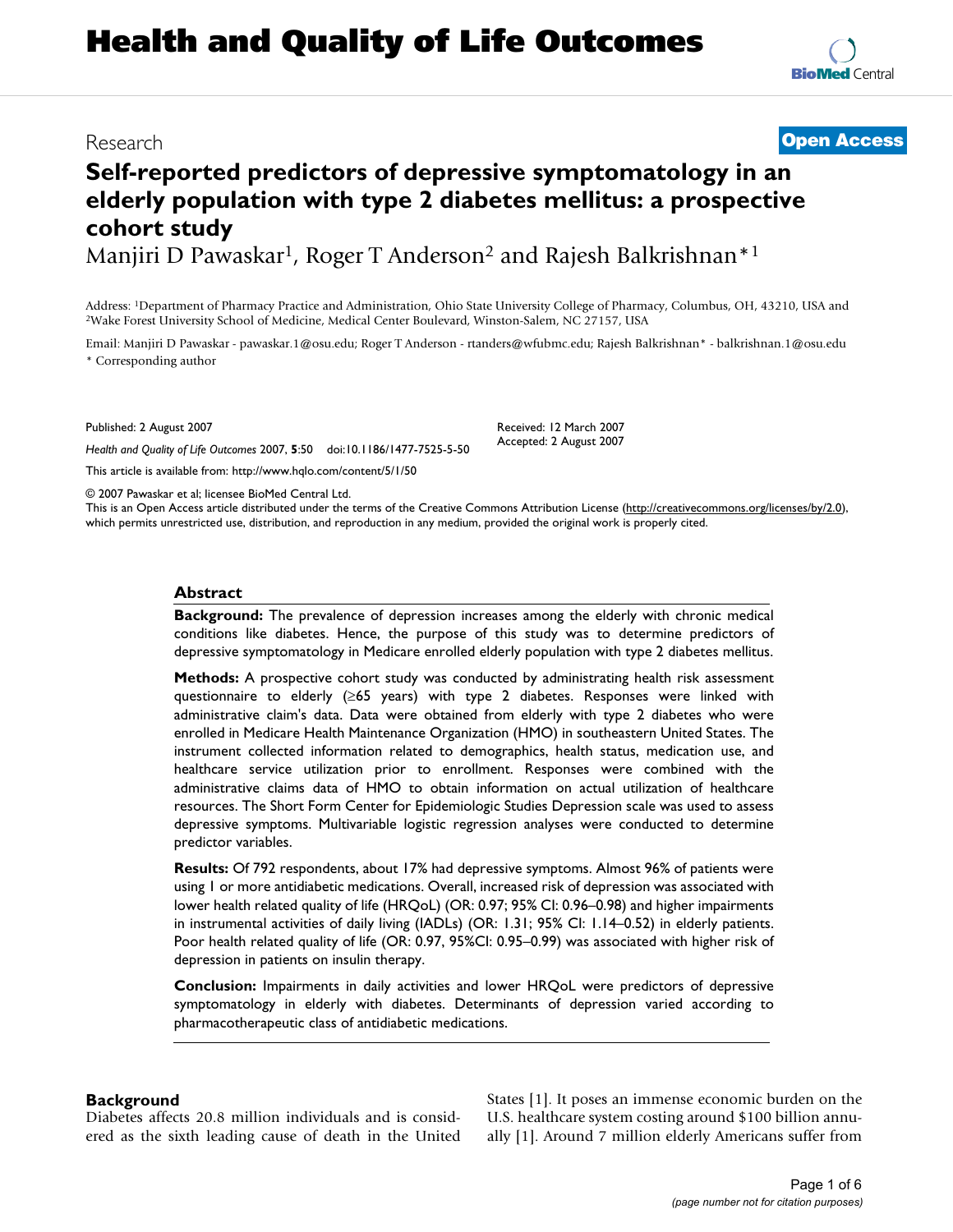type 2 diabetes mellitus. An elderly population in the United States is associated with maximum utilization of healthcare resources [2].

Like diabetes, depression is growing concern in the United States afflicting around 19 million Americans annually [3]. Of the 35 million Americans of age 65 and older, an estimated two million suffer from depression [4]. The prevalence of depression further increases among the elderly with chronic medical conditions like diabetes. The odds of depression in patients with diabetes are twofold than those without diabetes [5]. Research has reported that approximately 30% of individuals with diabetes have depressive symptomatology and 10% suffer from major depression [6]. Both diabetes and depression were major contributors of functional disability in the elderly population [7]. Furthermore, co-morbid depression in diabetes patients accounted for 4.5 times higher healthcare expenditure than those without depression [8].

Several sociodemographic, clinical and behavioral factors have been considered as determinants of depression in diabetes patients. Studies have shown that age, gender, education and income were significant predictors of depression in diabetic population. [9-11] Depression has been found to be associated with diabetes related psychological and physiological processes including diabetes complication [12], increased blood glucose level [13], and insulin dependence [5]. Behavioral factors such as smoking and alcohol abuse were also associated with depression [14].

The impact of a type of pharmacotherapy on depressive symptomatology in the elderly population with type 2 diabetes has not been studied yet. Patients with diabetes are treated with oral antidiabetic medications (OADs) or insulin or combination therapy depending upon patient characteristics, severity of disease, glycemic level and risk of complications [15]. The impact of pharmacotherapy becomes a major concern in the elderly who are on polypharmacy and highly vulnerable to morbidity and mortality. Hence, the type of anti-diabetic medication therapy may have influence on the comorbid depression in subgroup of patients. Taking into account higher prevalence of depression among elderly, as the baby-boomer generation ages, this illness will contribute to the continued financial strain on the health care system. Thus, the objective of this study was to identify self-reported predictors of depressive symptomatology in the elderly with diabetes.

#### **Methods**

#### *Study design and population*

This was a prospective cohort study started in late 1996 with annual follow up for 2 years postenrollment. The study population consisted of elderly patients (age 65

years or above) with type 2 diabetes mellitus in the southeastern United States who were enrolled in a Medicare Health Maintenance Organization (HMO). This HMO plan was a sole provider of medical care to these enrollees ("lock in" risk benefit plan). The study was conducted by administering a health status assessment questionnaire to nearly 1000 enrollees. The subjects enrolled in Medicare HMO were selected randomly for the purpose of this study and questionnaire was sent to them.

The study was restricted to elderly with type 2 diabetes using some type of pharmacotherapy for diabetes management. The subjects were identified using the codes for type 2 diabetes mellitus (250.xx) from the International Classification of Diseases, Ninth Revision, Clinical Modification (ICD-9-CM) [16] and the HMO's internal medication coding system for prescribing antidiabetic medications.

The survey questionnaires were mailed to participants and informed consent was obtained from them. Participation in this study was voluntary and data were kept confidential. The data were made available to researchers by the Medicare HMO after removal of all patient identifiers. The response rate for the survey was 80%. The questionnaires which provided responses for more than 80% of the items in the study were included in the analysis. All questionnaires were usable. Questionnaire in which depression measure was not reported or incomplete were evaluated for the pattern of missing data. The missing data was random and hence those questionnaires were not included in the study. The study protocol was reviewed and approved by the Institutional Review Board at Wake Forest University School of Medicine for data collection from human subjects. The responses obtained from questionnaire were combined with actual 2-year postenrollment claims data.

#### *Measurements*

The health status assessment instrument collected information regarding demographics, general health status, sedentary lifestyle, functional status, depression, health related quality of life and health care service utilization in preenrollment year. The responses to questionnaire formed basis for the demographic, health status and healthcare utilization variables. The demographic variables were age, gender and whether enrollee lived alone. The health status variables were indicators of sedentary status (from questions examining physical activity and whether the enrollee walked for at least 30 minutes per week), smoking status (i.e. more than 10 cigarettes per day was considered as a heavy smoker) alcohol consumption (i.e. more than 3 drinks per day was considered as a heavy alcohol drinker) and perceived general health status (whether the patient perceived that health status worsened during the year preceding enrollment). Functional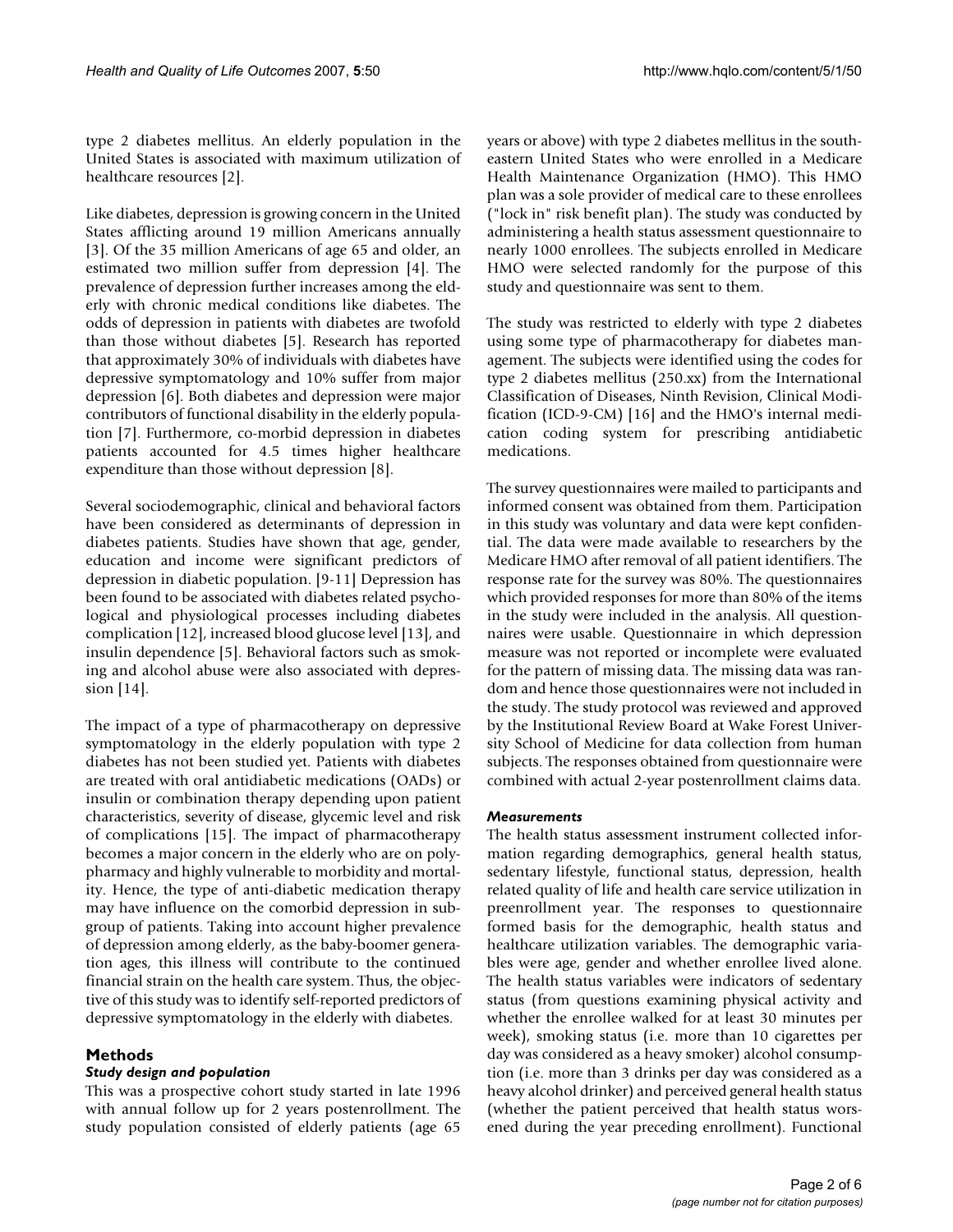The Medical Outcomes Study Short Form 12 (SF-12) was used to determine health related quality of life (HRQoL) [17]. The Short Form Center for Epidemiologic Studies Depression (CES-D) scale was used to measure depression (dependent variable) on the scale of 0 to 60 [18]. The score of 16 or higher on CES-D was considered as a positive response for depressive symptoms. Funcational status, HRQoL and depression were measured for preenrollment year. Healthcare utilization variables were self-reported prescription medications, physician office visits, emergency room (ER) visits and hospitalizations in the year prior to plan enrollment.

The administrative claims data of patients' HMO was used to retrieve information about actual utilization of healthcare resources during the 2 year postenrollment follow up period. The information obtained was a type of pharmacotherapy, and prescription refills. Responses obtained from survey were combined with actual claim's data acquired from HMO.

*Statistical analysis*

Descriptive analyses were performed to evaluate patterns of antidiabetic medication use. Chi square statistics were used to determine differences in categorical variables of diabetic patients with and without depression. An independent sample t test was used for continuous measures.

Data were analyzed using STATA statistical package (version 9.1) at a set priori significance level of 0.05.

Multivariate logistic regression model was used to examine associations between predictor variables (as captured by health status assessment questionnaire) and risk of depression. The main model consisted of following predictor variables which are listed as follows: demographics variable consisted of age, gender, health status variables included number of prescriptions, antidiabetic medication use, perceived health status, health related quality of life and self-reported healthcare utilization variables incorporated number of hospitalizations and ER visits in preenrollment year. The regressions were tested for the presence of multicollinearity (ie linear relationship among predictor variables). All correlation coefficients between the predictor variables were less than 0.4 and variation inflation factor of 2 indicated the absence of multicollinearity. Subgroup analyses were performed to identify risk factors of depression in patients with different types of pharmacotherapy.

#### **Results**

The sample consisted of 792 elderly patients with type 2 diabetes mellitus. Almost 60% of the participants were women and mean age of subjects was  $71$  ( $\pm$  8.7) years. Of the 792 respondents, about 17% had depressive symptomatology. Most of them (96.7%) were using 1 or more antidiabetic medications. The pharmacotherapy comprised of oral antidiabetic medications, insulin or combination.

**Table 1: Summary of descriptive characteristics of the elderly population with type 2 diabetes mellitus and enrolled in a Medicare health maintenance organization**

| Characteristic                           | Total<br>$(n = 792)$ | <b>With depression</b><br>$(n = 137)$ | <b>Without depression</b><br>$(n = 655)$ | <b>Test statistics</b><br>(p value) |
|------------------------------------------|----------------------|---------------------------------------|------------------------------------------|-------------------------------------|
| Age (years), mean (SD)                   | 71.95 (8.7)          | 69.42 (11.33)                         | 72.47 (7.92)                             | 6.3486(0.000)                       |
| Sex (% male)                             | 43.97                | 39.71                                 | 44.87                                    | 4.48(0.034)                         |
| Current smokers (%)                      | 12.5                 | 14.59                                 | 12.1                                     | 2.73(0.099)                         |
| Any alcohol consumption (%)              | 5.55                 | 3.65                                  | 5.95                                     | 2.24(0.134)                         |
| Physically active (%)                    | 26.64                | 16.79                                 | 28.70                                    | 17.91 (0.000)                       |
| SF-12 general health score, mean (SD)    | 46.09 (25.25)        | 30.58 (21.82)                         | 49.37 (24.71)                            | 91.29 (0.000)                       |
| No of ADLs causing problems, mean (SD)   | 0.37(1.07)           | 0.81(1.52)                            | 0.28(0.92)                               | 67.96 (0.000)                       |
| No of IADLs causing problems, mean, (SD) | 0.97(1.72)           | 2.04(2.24)                            | 0.75(1.50)                               | 105.05 (0.000)                      |
| Prescription refills mean (SD)           | 3.33(0.98)           | 3.62(0.75)                            | 3.26(1.01)                               | 0.25(0.615)                         |
| Antidiabetic medication use (%)          | 99.62                | 98.54                                 | 99.84                                    | 0.99(0.319)                         |
| Hospitalization during previous year (%) | 29.67                | 48.9                                  | 25.65                                    | 25.88 (0.000)                       |
| ER visits during previous year (%)       | 38.28                | 67.91                                 | 32.15                                    | 34.91 (0.000)                       |

SF-12 = Medical Outcomes Study 12-item Short Form Health Survey; ADLs = Activities of Daily Living; IADLs = Instrumental Activities of Daily Living; ER = Emergency room.

Independent sample t test was performed for continuous variables such as age, SF-12 scores, No of ADLs causing problems, No of IADLs causing problems, and prescription refills.

Chi2 test of independence was performed for sex, current smoker, any alcohol consumption, physical activities, hospitalization in previous year and ER visits in previous year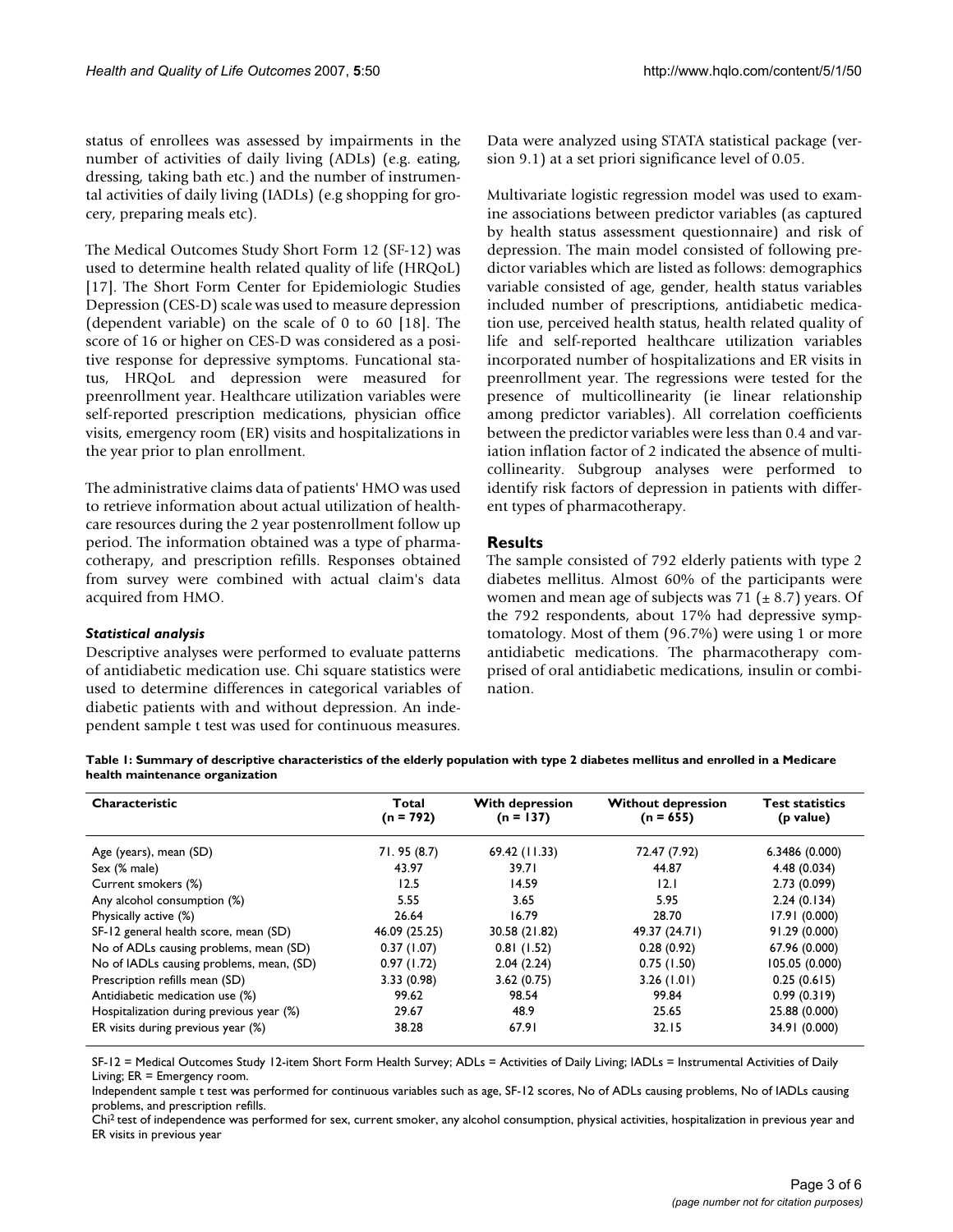|                                       | Depressive symptomatology       |                                 |                                 |                                          |  |
|---------------------------------------|---------------------------------|---------------------------------|---------------------------------|------------------------------------------|--|
| Independent variables                 | <b>Sample</b><br>$(n = 792)$    | Only insulin<br>$(n = 252)$     | Only sulfonylurea<br>(n = 562)  | <b>Combination therapy</b><br>$(n = 71)$ |  |
|                                       | Odds ratio (95% CI)             | Odds ratio (95% CI)             | Odds ratio (95% CI)             | Odds ratio (95% CI)                      |  |
| Age (years)                           | $0.97(0.94 - 0.99)^*$           | $0.97(0.94 - 1.1)$              | $0.97(0.95 - 1.00)$             | $0.99(0.92 - 1.06)$                      |  |
| Male gender                           | $0.67$ $(.43 - 1.05)$           | $0.99(0.47-2.1)$                | $0.48(0.28 - 0.82)^*$           | $0.62(0.16 - 2.36)$                      |  |
| Health related quality of life        | $0.97(0.96 - 0.98)^*$           | $0.97(0.95 - 0.99)^*$           | $0.97(0.96 - 0.98)^*$           | $0.95(0.91 - 0.99)^*$                    |  |
| ADLs causing problems                 | $0.87(0.71 - 1.1)$              | $0.83(0.59 - 1.12)$             | $0.83(0.61 - 1.15)$             | $0.64(0.23 - 1.71)$                      |  |
| IADLs causing problems                | $1.31$ (1.14-0.52) <sup>*</sup> | $1.24$ (1.01–1.53) <sup>*</sup> | $1.29$ (1.07-1.56)*             | $1.31(0.82 - 2.08)$                      |  |
| No of Prescription                    | $1.02(0.77 - 1.35)$             | $2.06(0.90 - 4.72)$             | $0.91(0.68 - 1.23)$             | $0.79(0.23 - 2.71)$                      |  |
| Hospitalizations during previous year | $0.93(.64 - 1.28)$              | $1.28(0.80 - 2.05)$             | $0.58(0.35 - 0.95)^*$           | $0.81(0.31 - 2.08)$                      |  |
| ER visits during previous year        | $1.22(0.90 - 1.66)$             | $1.10(0.68 - 1.78)$             | $1.51$ (1.04-2.18) <sup>*</sup> | $1.06(0.49 - 2.26)$                      |  |
| Insulin therapy                       | $0.88(0.31 - 2.52)$             |                                 |                                 |                                          |  |
| Sulfonylurea therapy                  | $1.49(0.55 - 4.03)$             |                                 |                                 |                                          |  |
| Combination therapy                   | $1.66$ (0.54-5.12)              |                                 |                                 |                                          |  |

**Table 2: Predictors of depression in the elderly population with type 2 diabetes mellitus and enrolled in a Medicare health maintenance organization**

\*Statistically significant at  $p < 0.05$ .

ADLs = Activities of Daily Living; IADLs = Instrumental Activities of Daily Living; ER = Emergency room.

Table 1 compares characteristics of individuals with diabetes by depression status. It was found that elderly with depression were mostly of age 70 years and women compared with those without depression ( $p < 0.05$ ). Patients with depression were more likely to have sedentary lifestyle, poorer general health status, higher impairment in activities of daily living, and lower health related quality of life compared to those without depression ( $p < 0.05$ ). The elderly with co-morbid depression experienced significantly more number of self-reported hospitalizations and emergency room visits in previous year compared to no depression group ( $p < 0.05$ ). Subgroup analysis conducted to evaluate the patterns of anti-diabetic medication use indicated that most of the patients (80%) were predominantly using oral antidiabetic medications.

Table 2 shows the results of multivariate logistic regression examining predictors of depressive symptomatology. Age was a significant predictor but weakly associated with risk of depression (OR: 0.97; 95% CI: 0.94–0.99). Patients with lower health related quality of life were significantly associated with higher risk of depression (OR: 0.97; 95% CI: 0.96–0.98). Likelihood of depression increased by 31% with higher impairments in instrumental activities of daily living (IADLs) (OR: 1.31; 95% CI: 1.14–0.52).

Table 2 also summarizes the effect of type of antidiabetic therapy on risk of depression. When categorized by pharmacotherapeutic class of antidiabetic medications, poor health related quality of life (OR: 0.97, 95%CI: 0.95– 0.99) was associated with higher risk of depression in patients on insulin therapy. Similarly, the odds of depression increases with increased impairments in IADLs. (OR: 1.24, 95%CI: 1.01–1.53) in patients on insulin therapy. However, in patients on sulfonylurea, males were less likely to be at a risk of depression than females (OR: 0.48, 95%CL: 0.28–0.82). Likelihood of depression was associated with self-reported hospitalization (OR: 0.55, 95%CI: 0.34–0.88), and emergency room visits in previous year (OR: 1.45, 95%CI: 1.01–2.08). The odds of depression increases with lower health related quality of life (OR: 0.97, 95%CI: 0.96–0.98) and with increased impairments in IADLs (OR: 1.29, 95%CI: 1.07–1.56) in patients on sulfonylurea therapy. When patients on combination therapy were examined, likelihood of depression was associated with lower health related quality of life (OR: 0.95, 95%CI: 0.91–0.99).

#### **Discussion**

This study revealed that co-morbid depression in elderly with diabetes was associated with younger age, lower health related quality of life and higher impairment in instrumental activities of daily living. Our findings are consistent with the existing literature [19-24]. SF-12 could be used as an effective tool to detect depression and demonstrate health related quality of life in diabetic patients with depression. The Diabetes-Specific Quality of Life Scale will be also helpful to measure depression in these patients. Periodical assessment of patients' health related quality of life can give an early opportunity to health care professionals and hospital administrators to identify patients at higher risk of depression and refer them to proper disease risk management program. Similarly, the odds of depressive symptoms were significantly high in the elderly with higher impairment in instrumental activities of daily living. IADL limitations are also attributed to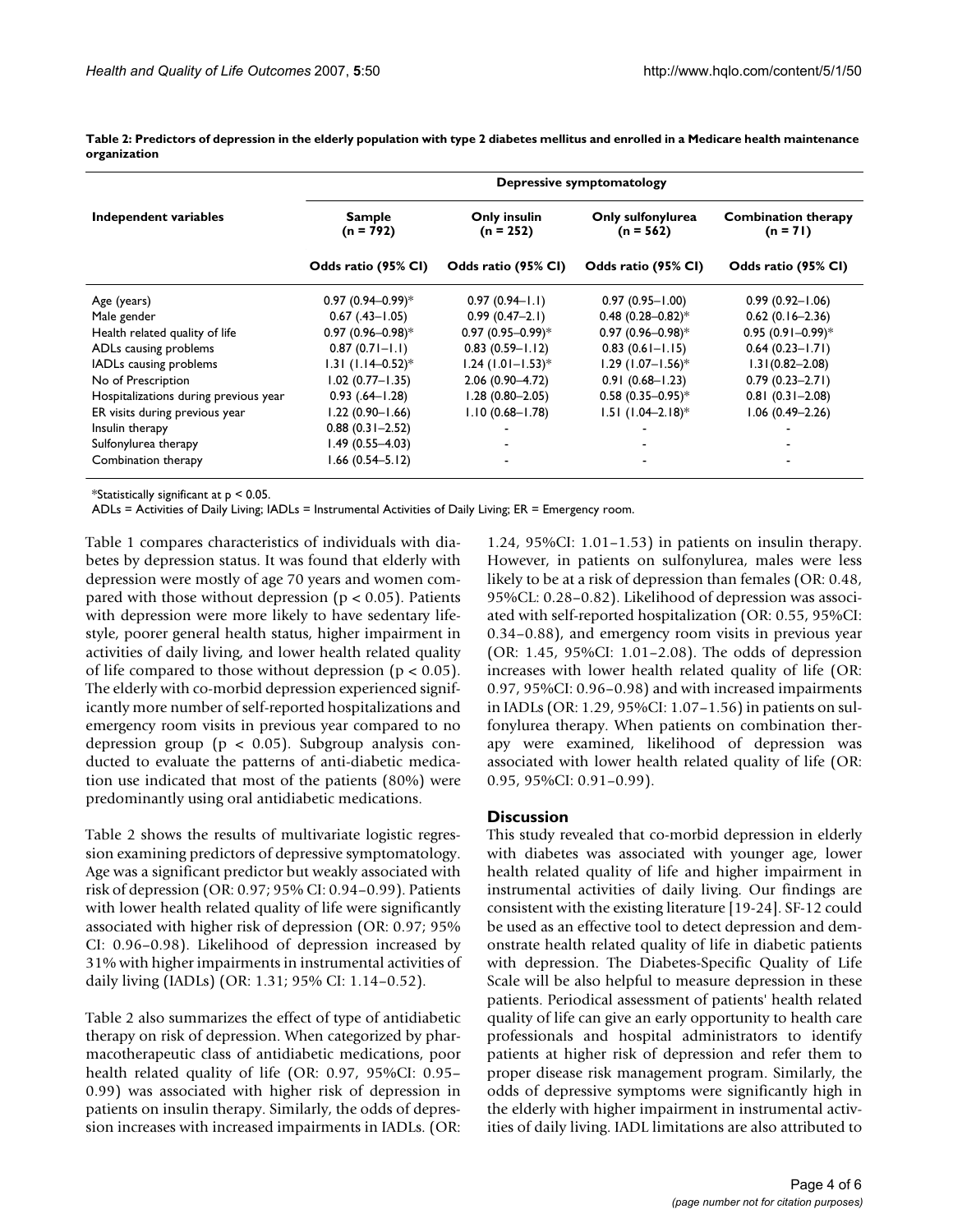physical health related chronic conditions co-morbidity such as diabetes [22]. The literature has documented that impaired activities in diabetic patients can cause substantial problems such as functional decline, dependency and physical disability [7,22,23]. Hence, the functional status of elderly with diabetes can be considered as an important indicator for identifying patient at a risk of depression.

This study also examined the impact of prescribing pharmacotherapy on risk of depression in diabetic patients. Interestingly, the pharmacotherapeutic class of antidiabetic medications has a significant impact on the risk of depression in diabetic patients. Patients with type 2 diabetes who fail to respond adequately to oral antidiabetic medications (OADs) or whose glycemic control worsens despite using recommended combinations of OADs often start insulin therapy [25]. The study found that among the patients on insulin therapy, likelihood of depression increased with the increased impairments in IADLs. Among the patients on insulin therapy and/or combination therapy, higher odds of depression were associated with lower HRQoL as measured by SF-12 instrument. When we examined elderly patients on sulfonylurea therapy, likelihood of comorbid depression increases in females compared to males. Similar to other antidiabetic medications, the odds of depression were associated with lower HRQoL and increased impairment in IADLs. The odds of self reported hospitalizations were lower in patients on sulfonylurea therapy in previous year. It may be due to lower number of complications associated with use of sulfonylurea in elderly patients. However, this conclusion can not be confirmed from the given analysis.

These findings have huge implications from public health perspective. Monitoring patients' characteristics, anti-diabetic therapy and medication use patterns will facilitate early identification of patients at risk of depression. Patients on insulin therapy commonly face problems such as needle anxiety, fear of injection pain, and inconvenience of administration, troublesome dosing schedule, and social stigma [26-28]. Patient's psychological and behavioral characteristics may be associated with poor HRQoL and associated depression. Hence, clinicians should take special efforts in educating and counseling patients regarding appropriate use of insulin therapy. This study also support and emphasizes an importance of developing patient-centered pharmacotherapy to preclude the problems associated with depression. It is essential for policy makers to develop special screening guidelines for depression in a subset of patients on sulfonylurea therapy. Especially female patients using sulfonylurea with higher frequency of ER visits should be targeted for early screening and monitoring of depression.

The results of this study should be generalized with caution since data were obtained from single geographically located Medicare HMO. The study could not evaluate the effect of risk factors such as glycemic control, social support on depressive symptomatology due to lack of availability of data. Additionally, the observational study design does not permit causal inference between diabetes and depression.

This study strengthens the hypothesis that there is a strong relationship between depression and diabetes. Depression may exacerbate, or alternatively be exacerbated by diabetes. Diabetes management program can substantially benefit elderly who are at risk of depression in terms of improving health outcomes and quality of life. Taking into account a wide variation in the treatment pattern and its impact on comorbid depression, hospital administrators should focus on patient centered pharmacotherapy, timely screening and improving patients' health status.

#### **Conclusion**

Comorbid depression is prevalent in elderly patients with type 2 diabetes mellitus. Patient characteristics such as age, lower health related quality of life and impairment in instrumental activities of daily livings were significant determinants of depression in diabetic patients. Type of pharmacotherapeutic class of anti-diabetic medications has a significant impact in predicting comorbid depression in elderly population. Hence, health care professionals should take into consideration likelihood of comorbid depression while prescribing pharmacotherapy for the treatment of type 2 diabetes.

#### **Competing interests**

This study was not funded by any source. Programming assistance provided by Fabian Camacho is acknowledged.

#### **Authors' contributions**

MP carried out extensive literature review, analysis and interpretation of data; she has been involved in drafting the manuscript and revising it.

RA involved in conceptualization and designing a study. He has provided valuable insights for revising manuscript.

RB conceived of the study, and participated in its design and coordination and helped to draft the manuscript.

All authors read and approved the final manuscript.

#### **References**

- 1. National Diabetes Statistics fact sheet: **General information and national estimates on diabetes in the United States, 2005.** Bethesda, MD: U.S. Department of Health and Human Services, National Institute of Health; 2005.
- 2. Department of Health and Human Services. Centers for Disease Control and Prevention: **National Diabetes Fact Sheet United**